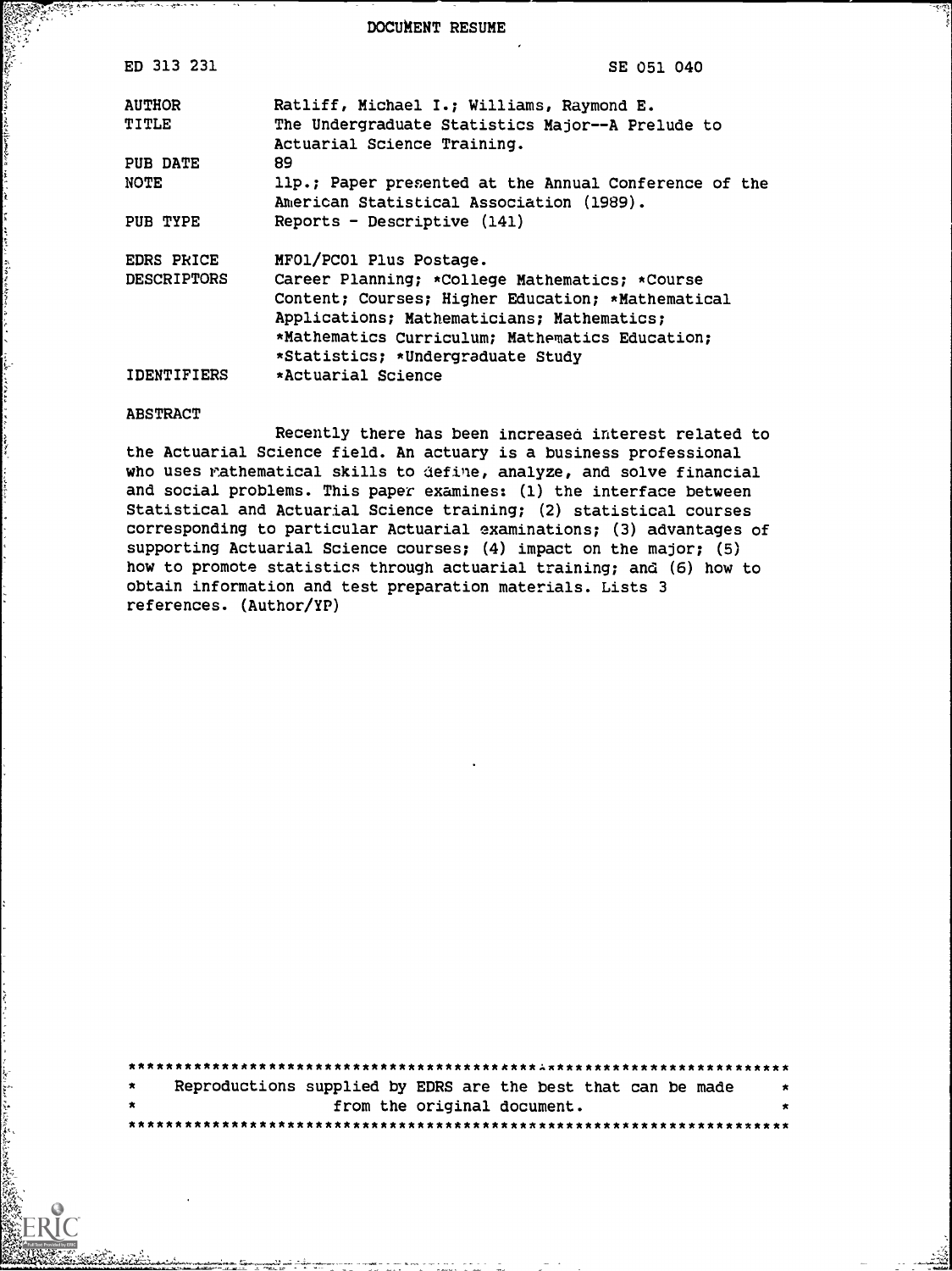U.& DEPARTMENT OF EDUCATION Office of Educational Research and Improvement **EDUCATIONAL RESOURCES INFORMATION<br>CENTER (ERIC)** 

€¥7-

Ŕ

This document has been reproduced as<br>feceived from the person or organization<br>originating it **community of the person of the person of the person** 

D. Minor chenges have been made to improve<br>reproduction quelity

Points of view or opinions stated in this document do not necessarily represent official OERI position or policy

"PERMISSION TO REPRODUCE THIS MATERIAL HAS BEEN GRANTED BY

Raymond E Williams

#### Michael I Ratliff

TO THE EDUCATIONAL RESOURCES<br>INFORMATION CENTER (ERIC)."

65  $\boldsymbol{\omega}$ S  $\blacksquare$ 60

Ŧ

# THE UNDERGRADUATE STATISTICS MAJOR - A PRELUDE TO ACTUARIAL SCIENCE TRAINING

Michael I. Ratliff, Northern Arizona University Raymond E. Williams, Fort Lewis College

KEY WORDS: Education, Curriculum, Statistical, Actuarial

#### **ABSTRACT**

Recently, there has been a great deal of interest in the Actuarial Science field. Entering undergraduate students are asking college admission counselors which courses (or majors) are appropriate to prepare them to work as an actuary. This paper examines: the interface between Statistical and Actuarial Science training, statistical courses corresponding to particular Actuarial exams, advantages of supporting Actuarial Science courses, impact on the major, how to promote statistics through actuarial training, and how to obtain information and test preparation materials.

#### I. INTRODUCTION

In May, 1988, "The Jobs Rated Almanac" listed "actuary" as the top career in America. This rating gained the attention of many newspapers throughout the country, which in turn stimulated feature articles on the actuarial field by such leading journals as "The Wall Street Journal" and "USA Today". Until this outburst of publicit;, very few people had ever heard of the actuarial profession. The Equitable Life Insurance Company of America publishes a brochure describing their Actuarial Development Program. In this brochure the

> 1 $\hat{z}$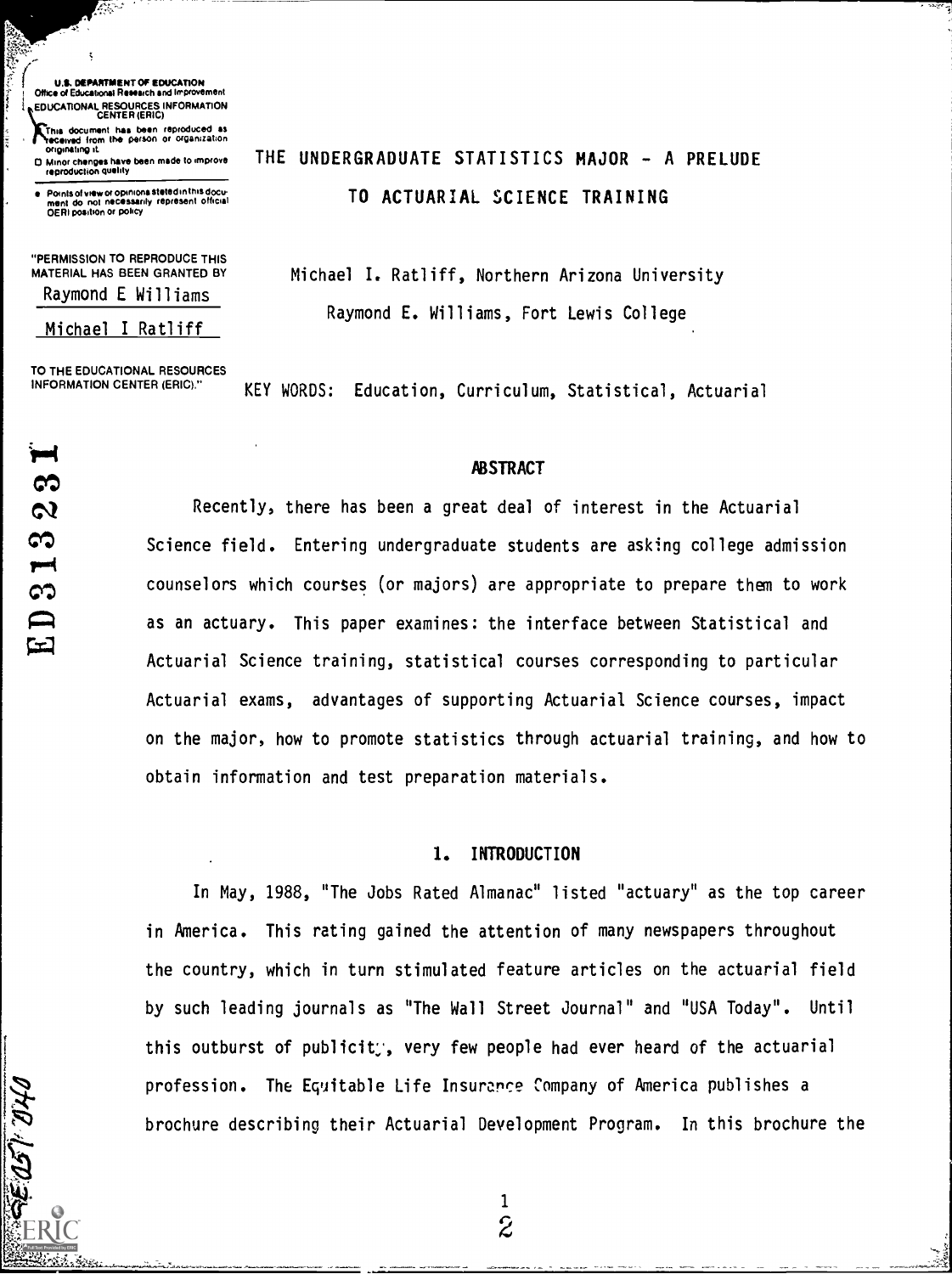following statement is made, "The actuarial profession may be the best-kept secret in business today. It is a small, elite profession with fewer than 15,000 members." Further evidence of the actuarial field's relative obscurity is the fact that the U.S. Department of Labor's publication, "25 Terrific Careers for the '90s" does not even list the Actuarial Field.

Paul Creegan's article "So ... you want to be an Actuary" in "UME (Undergraduate Mathematical Education) Trends", May 1989, states:

"The newspaper articles that followed the release of 'The Jobs Rated Almanac' did little to dispel popular misconception or spread useful information about the profession and the opportunities that it offers. Unfortunately, many mathematics departments, which have historically been the greatest source of entrants into the profession, generally offer little information and even less encouragement to potential candidates."

Several schools (approximately 35) offer full-fledged Actuarial Science degree programs, and are so noted by the Society of Actuaries. Several schools (approximately 50) are listed by the Society as schools offering a pre-Actuarial Curriculum. These tend to fill the vacuum described by Paul Creegan. For those schools that offer statistics courses, but are not listed by the Society as schools offering actuarial courses, this paper prcposes that they list separately the statistical courses which lend themselves to Actuarial Science course preparation in their college/university course catalogue. It has been the authors' experience that the statistical curriculum is enhanced by doing so. We have also had a greater number of students take our statistical courses due to their interest in Actuarial Science.

3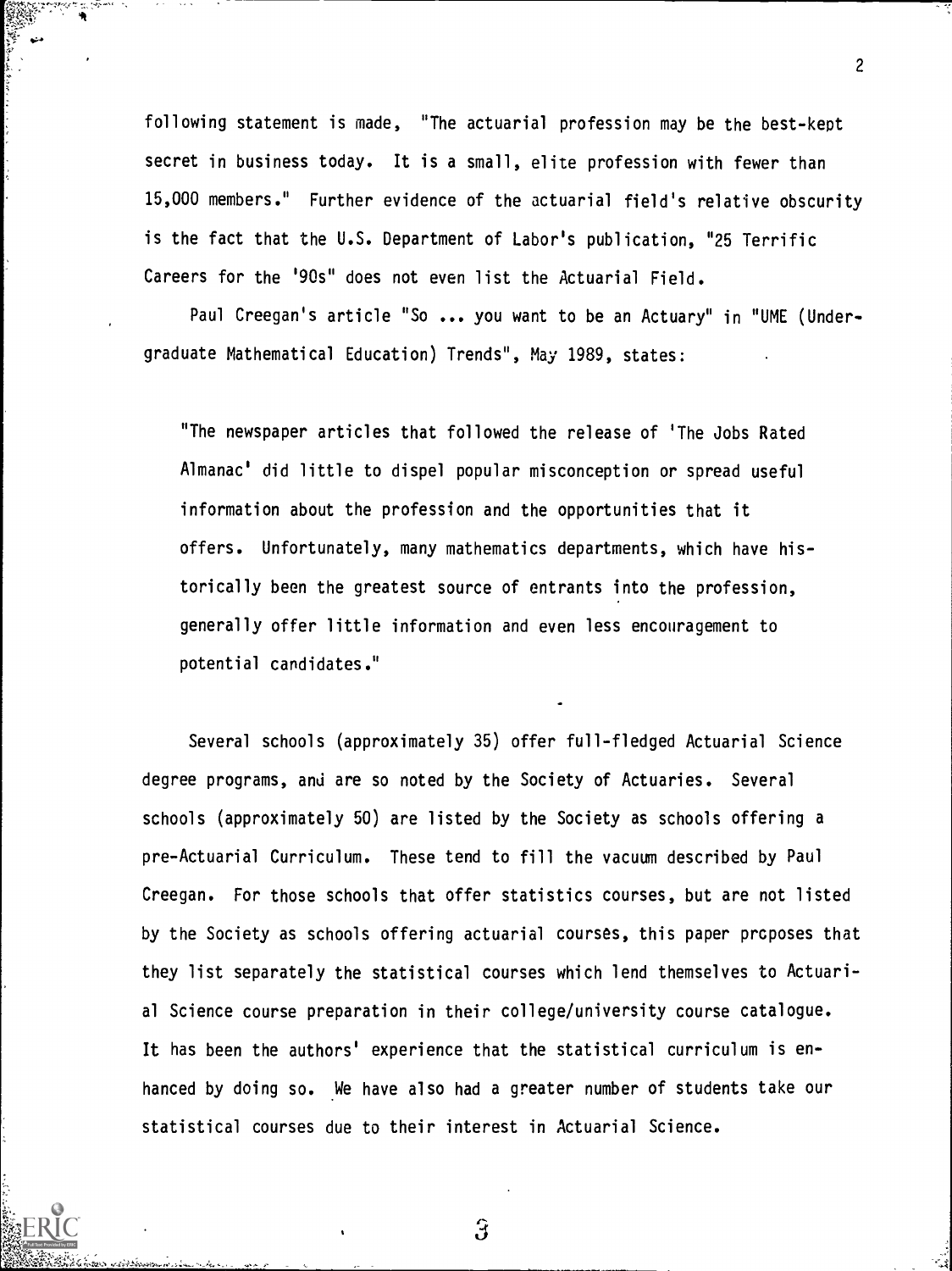This paper will also examine the how-to's: giving information on curricula, Actuarial Science courses, the catalogue material for the examinations given by the Society, and catalogue course listings.

3

## 2. CURRENT TRENDS AND VIEWS

After the recent exposure of the actuarial field by the news media, entering undergraduate students began to ask college admission counselors what courses (or majors) were appropriate to prepare them to work as actuaries. The students encountered several responses to their query. At the admissions level, the counselors were generally unfamiliar with the Actuarial Science field. If they were familiar with it, they usually referred the students to the business departments, who then referred them to the math departments. The mathematics departments' chairpersons are on a mailing list from the Society of Actuaries, and they periodically receive information which is intended to keep them informed about the actuarial field. However, the general preconception of actuarial work by most chairpersons is usually limited to the calculus sequence. This has given students a narrow view of the actuarial field, especially concerning the subsequent emphasis of this field upon statistical training.

Some prevalent views often expressed by faculty of statistically oriented departments are typified by the following statements: "What good does it do for students to take these exams?" "I took these exams as a student and what relevance do they have toward doing statistics?", "This is such an obscure field, who is interested enough to pursue it anyway?"

The reason for these views are severalfold: there are few actuaries and the field is eyclusive. Compared to the business curriculum, few schools have opportunities for formal programs of training. The profession is not a high

 $\mathcal{L}$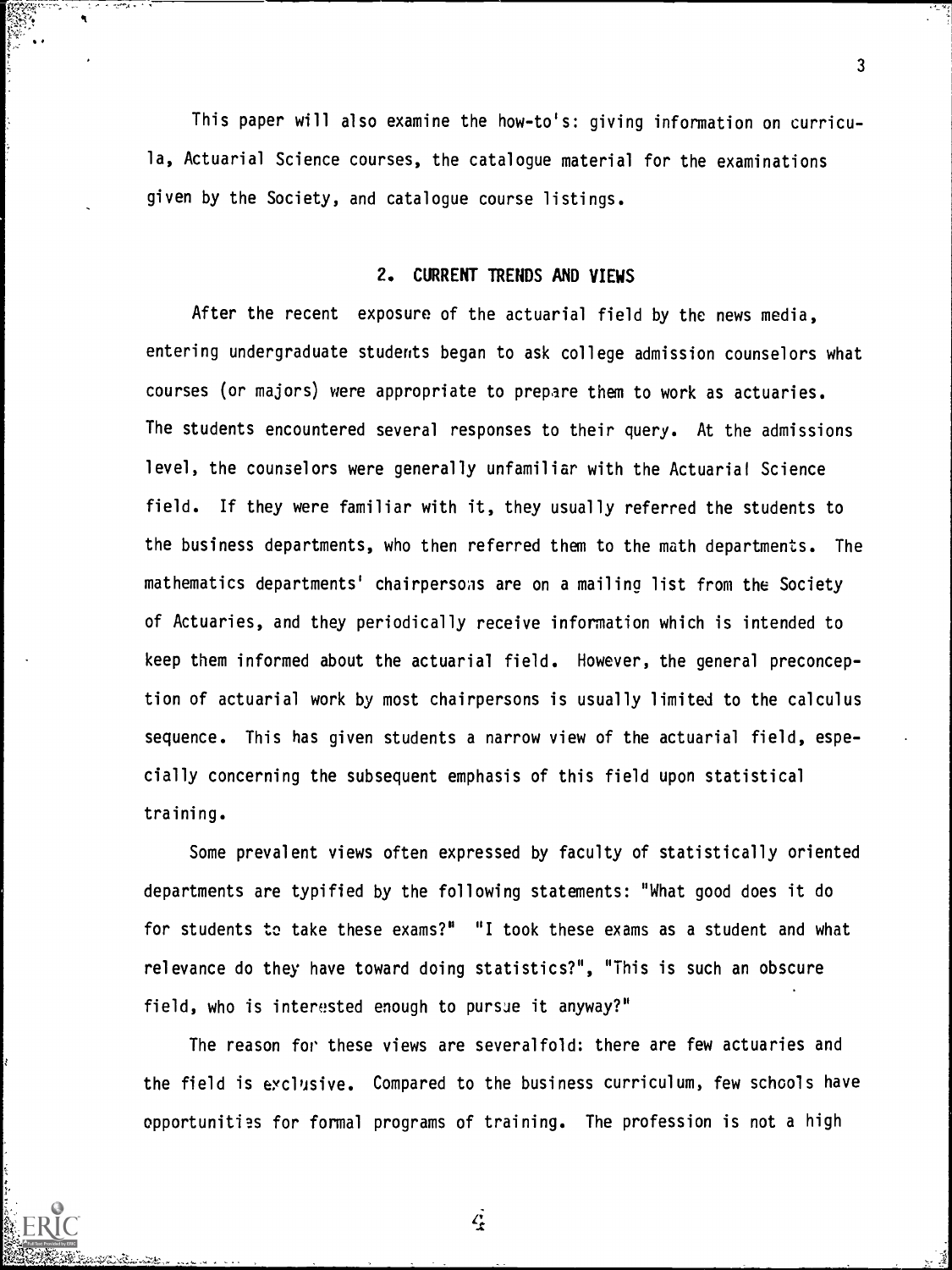profile profession even though the California Referendum on insurance and an appearance on Nightline by several actuaries may have changed this. Finally, professional certification, at the Associateship level averages three to five years training after the baccalaureate degree.

4

In spite of the difficulty and apparent subtle obscurity of the field, the recent news media coverage has piqued student interest in and demand for actuarial training. For the student who can pursue mathematics and understand statistical thought, and who can successfully complete the certification examinations given by the Society of Actuaries, the field offers tremendous reward, challenge, and career advancement opportunities. Our students have been extremely successful in finding employment, and working in student summer job actuarial training programs. The field is expected to grow, and there is a constant need for more actuaries.

Actuarial Science training induces a great need for appropriate training in probability and statistics. This is indicated by the fact that the Society of Actuaries has recently begun offering a-summer training course in Applied Statistics (Course 120). Therefore, whereas in the past major training of actuaries has taken place in mathematics departments, it is our view that the training should be centered in Probability and Statistics Departments. With this background established we turn to some basic information about the field.

## 3. WHAT IS AN ACTUARY?

If a student is skilled in mathematics and statistical thought and is looking for a career which will provide a satisfying outlet for his talents and energy to make a worthwhile contribution to society, then he should consider becoming an actuary. An actuary is a business professional who uses mathematical skills to define, analyze and solve financial and social prob-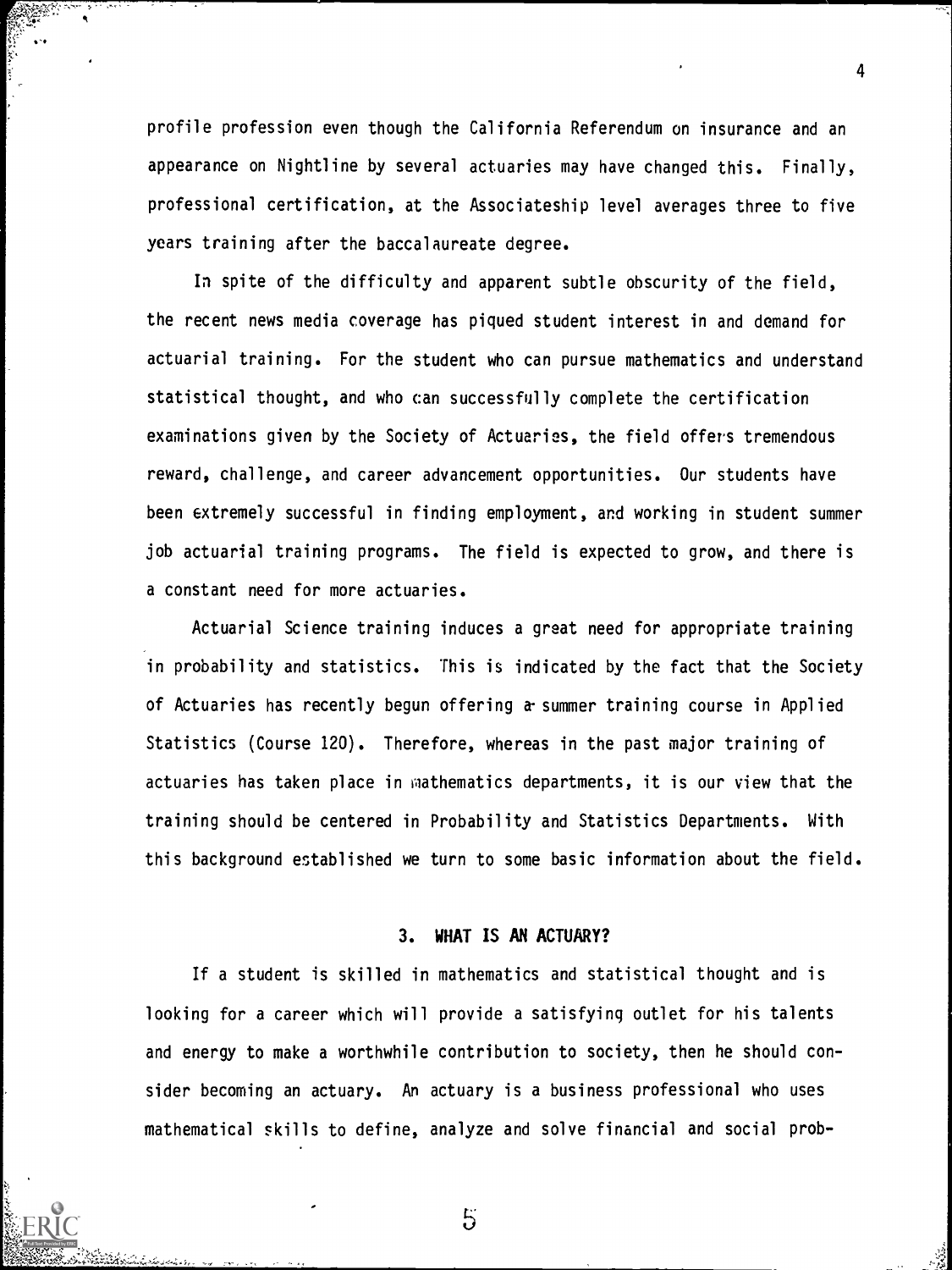lems. In dealing with such problems, actuaries create and manage programs which reduce the adverse financial impact of the expected and unexpected things that happen to people, like illnesses, accidents, unemployment, or premature death.

The actuary helps design these plans and then evaluates the financial risk a company takes when it sells an insurance policy or offers a pension program. In performing these duties, actuaries have many responsibilities. First, the actuary must make sure that there is enough cash on hand to pay benefits when people make their claims on their insurance policies or draw income from their pension plans. Secondly, the actuary must also see to it that the price charged to participants in an insurance or pension plan is fair. Actuaries must understand the entire operation of the insurance and employee benefit fields, because their evaluations often influence organizational policies and practices. In fact, actuarial calculations and judgement can commit organizations financially for many future years. Because of this long-range financial commitment, actuaries are frequently involved in many phases of an organization's business, such as general management, marketing, research, underwriting, investments, accounting administration and longrange planning. Since actuaries develop such broad-based knowledge and experience, they often have highly responsible management positions, frequently working as insurance company vice-presidents and presidents or as senior partners in actuarial consulting firms.

#### 4. TRAINING PROGRAM

While there is a growing trend for Actuarial Science to be a separate major at the undergraduate level, most actuaries have received their undergraduate degree in mathematics. Those universities which offer graduate

5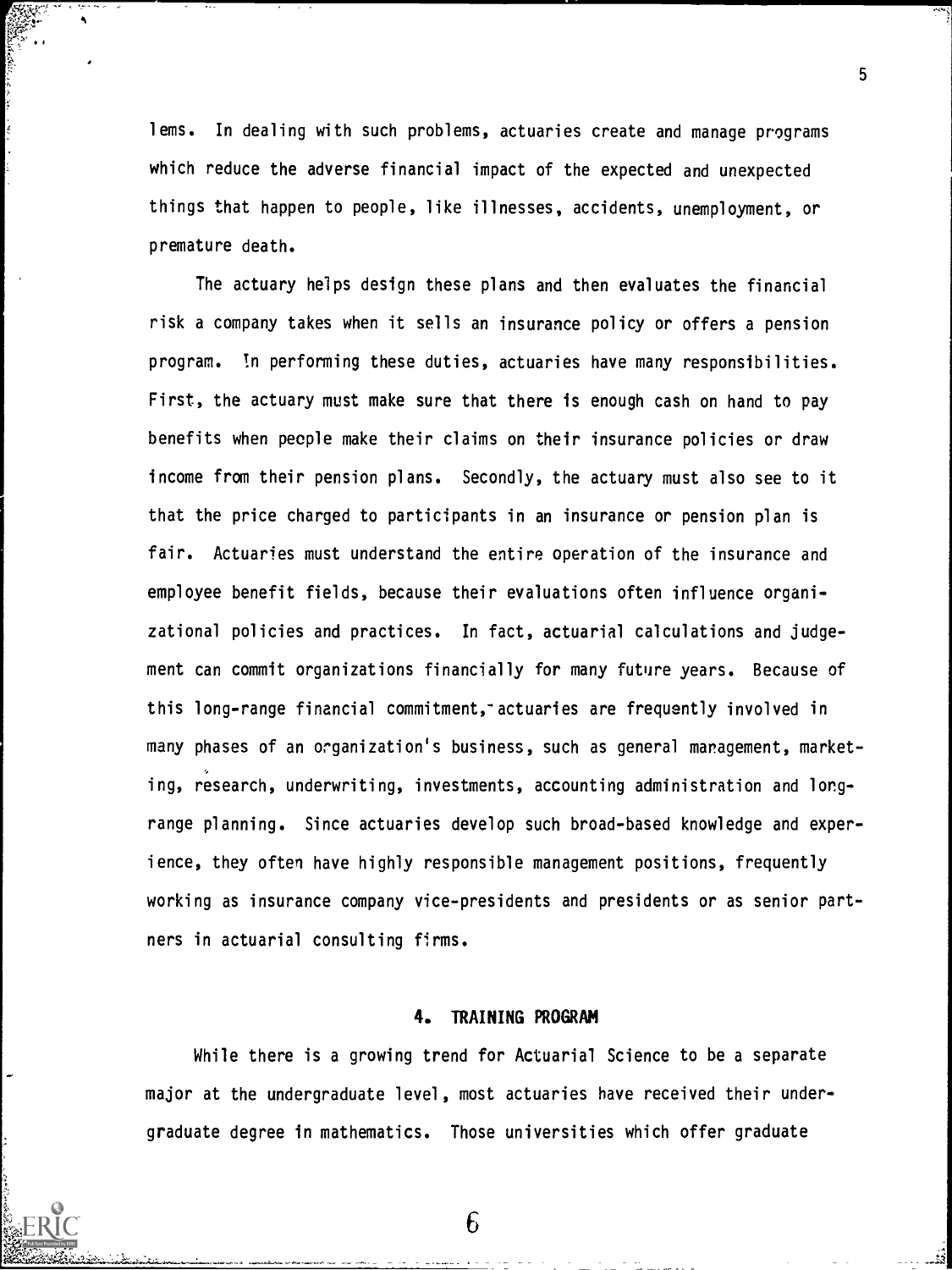degrees in Actuarial Science, usually do so at the master's degree level. A complete listing of colleges and universities which offer at least some Actuarial Science courses is available from the Society of Actuaries.

Actuarial clubs, correspondence courses, workshops, and self-study are the most common methods of training after one's formal education is complete. Again, the Society of Actuaries can supply more detailed information.

## 5. EXAMINATION STRUCTURE

| Course | Description of Exam              | Length $(Hrs.)$ |
|--------|----------------------------------|-----------------|
| 100    | Calculus and Linear Algebra      | 3.0             |
| 110    | Probability and Statistics       | 3.0             |
| 120    | Applied Statistical Methods      | 1.5             |
| 130    | Operation Research               | 1.5             |
| 135    | Numerical Methods                | 1.0             |
| 140    | Math. of Compound Interest       | 1.5.            |
| 150    | Actuarial Mat ematics            | 4.5             |
| 151    | Risk Theory                      | 1.5             |
| 160    | Survival Models                  | 1.5             |
| 161    | Mathematics of Demography        | 1.0             |
| 162    | Construction of Actuarial Tables | 1.0             |
| 165    | Mathematics of Graduation        | 1.0             |

All examinations are multiple choice, except for a 1.5-hour portion of Course 150. A listing of textbor's for each course is given in the SOA "Associateship Catalogue". The Society also publishes notes to supplement some of these courses. The exams, with the exception of Courses 100 and 110, are given in November and May. The tests for Courses 100 and 110 are also given in February. More details may be obtained from the SOA.

6

 $\frac{P}{2}$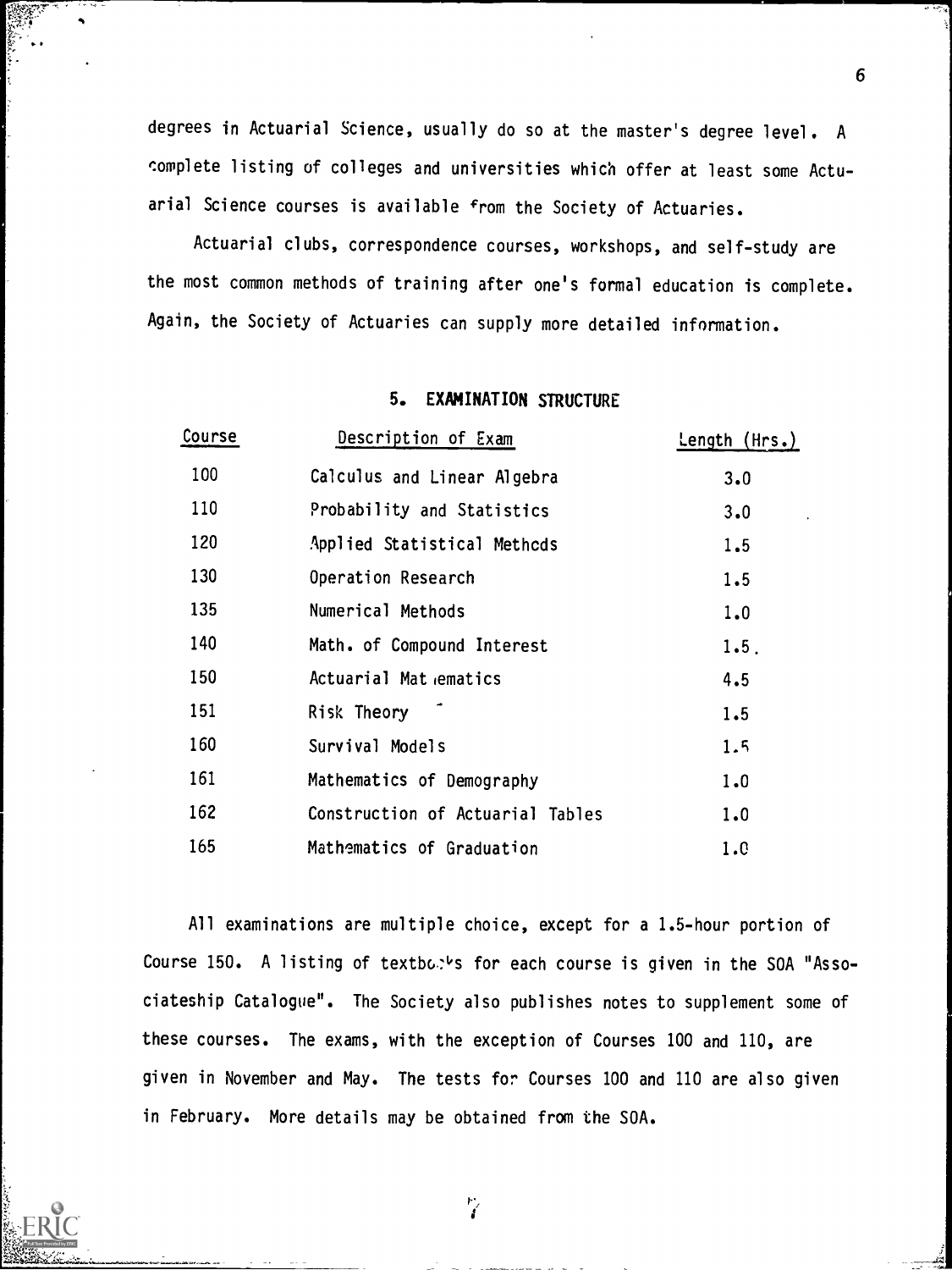## 6. IMPLEMENTATION OF AM ACTUARIAL PROGRAM

 $\overline{7}$ 

## IN YOUR DEPARTMENT

The first step in implementing an actuarial Science Program is to become familiar with the Society of Actuaries Course and Test Structure. To do this, write the Society of Actuaries, (SOA), 475 N. Martingal. Rd., Suite 800, Schaumburg, Illinois 60173-2226, and ask for the latest "Associateship Catalogue". This will give the necessary information in terms of the sequence of tests the student must pursue. The next step is to correspond the courses that your school offers with the SOA courses. This will give the student an idea of the preparation he may obtain at your institution. For a comparison, obtain a listing from the SOA of schools that offer a pre-Actuarial Curriculum and also a listing of schools that offer Actuarial Science Courses, including life contingencies. This listing will give you some guideline as to the extent to which you may need to change your existing curriculum.

Most departments have a brochure describing their faculty and programs. List in this brochure that you have courses for Actuarial Science and also note this fact in your college catalogue. To list information in one's college catalogue might require approval of the college curriculum committee Jr one's department curriculum committee. Our experience was one of support and interest. By listing the statistical courses concurrently with the actuarial science courses, we were better able to utilize our statistics curriculum. We have had a substantial increase of students taking upper level statistics courses such as: junior-senior level Probability and Statistics, Design and Analysis of Experiments and Regression Analysis. Based on our tracking system, this increase was largely due to an interest in the Actuarial Field.

We believe it is important to have these courses listed in the college catalogue. This serves as a source of information, not only to the perspec-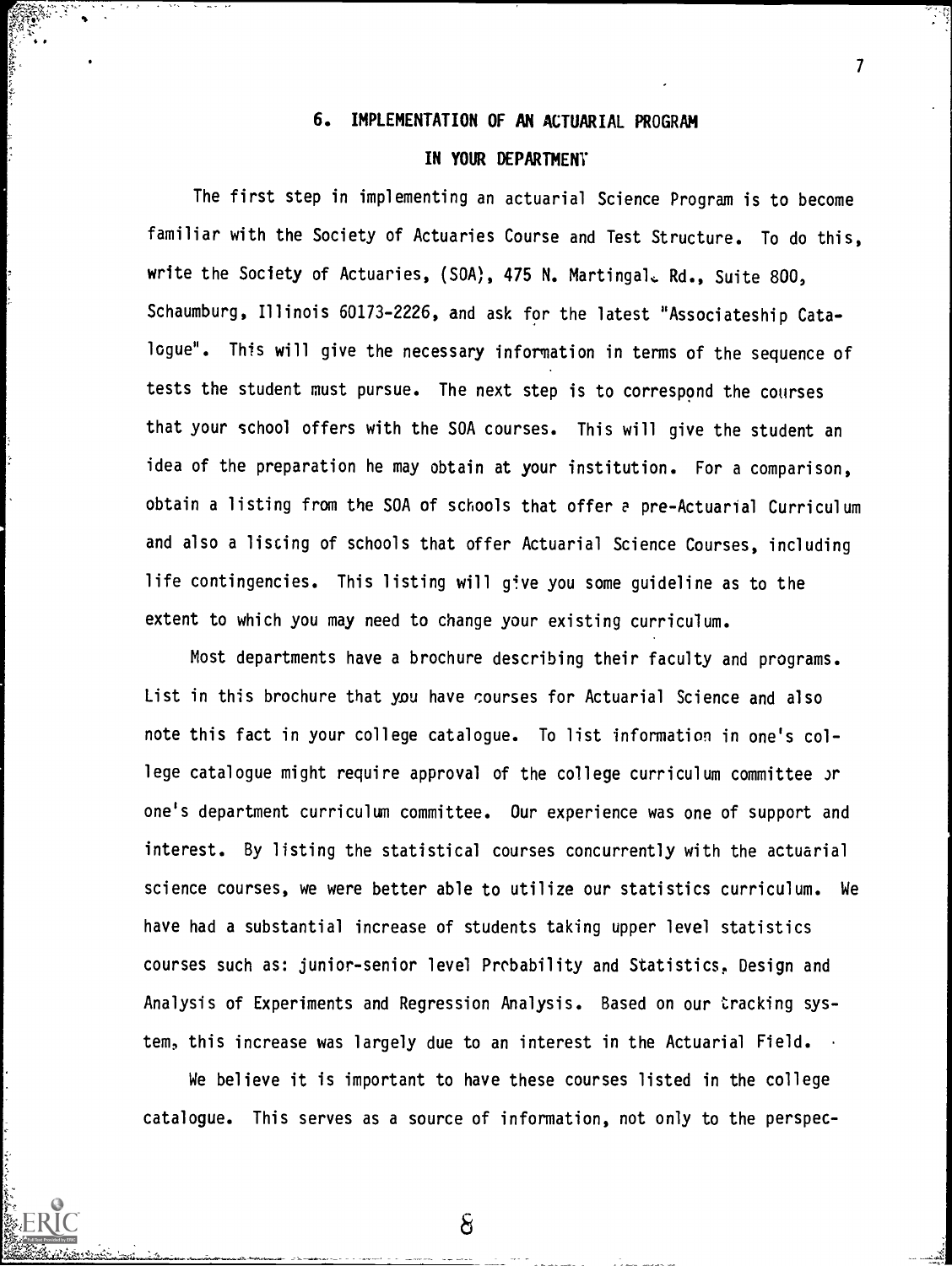tive student, but to parents and other faculty. Many students and parents are very "market conscious" and one needs to advertise the program to obtain these students. Listing these courses in the catalogue also helps admission counselors in their recruitment. We believe that the Actuarial Science student needs a strong background in probability and statistics. For the SOA Course 110, we recommend the freshman introductory Statistics course plus a two term Mathematics and Probability and Statistics course at the junior-senior level. The next course, SOA Course 120, ess\_ntially utilizes three college or university courses: Time Series, Regression, and ANOVA. At many colleges and universities ANOVA is incorporated in a Design and Analysis of Experiments course or in a Linear Models course.

To cap off the Actuarial Curriculum at the Undergraduate Level, in addition to Operations Research and Numerical Analysis, one should consider adding Theory of Interest and Actuarial Mathematics or Risk Theory. The Actuarial Mathematics course is a good applications course to illustrate many of the theoretical principles developed in the previous courses.

Our recommendation is to teach these courses at the undergraduate level and combine the Actuarial Science Curriculum with the Statistics Curriculum.

## 7. BENEFITS OF AN ACTUARIAL SCIENCE PROGRAM

#### IN YOUR DEPARTMENT

Since Actuarial Science is an attractive major to many students who would not normally be mathematics or statistics majors, it allows your department to compete successfully with Business Schools and Computer Science Departments for very talented students, who are interested in the "business" applications of mathematics and statistics. This increase in talented majors, will also allow you to teach more of your courses at the upper division level. Such

8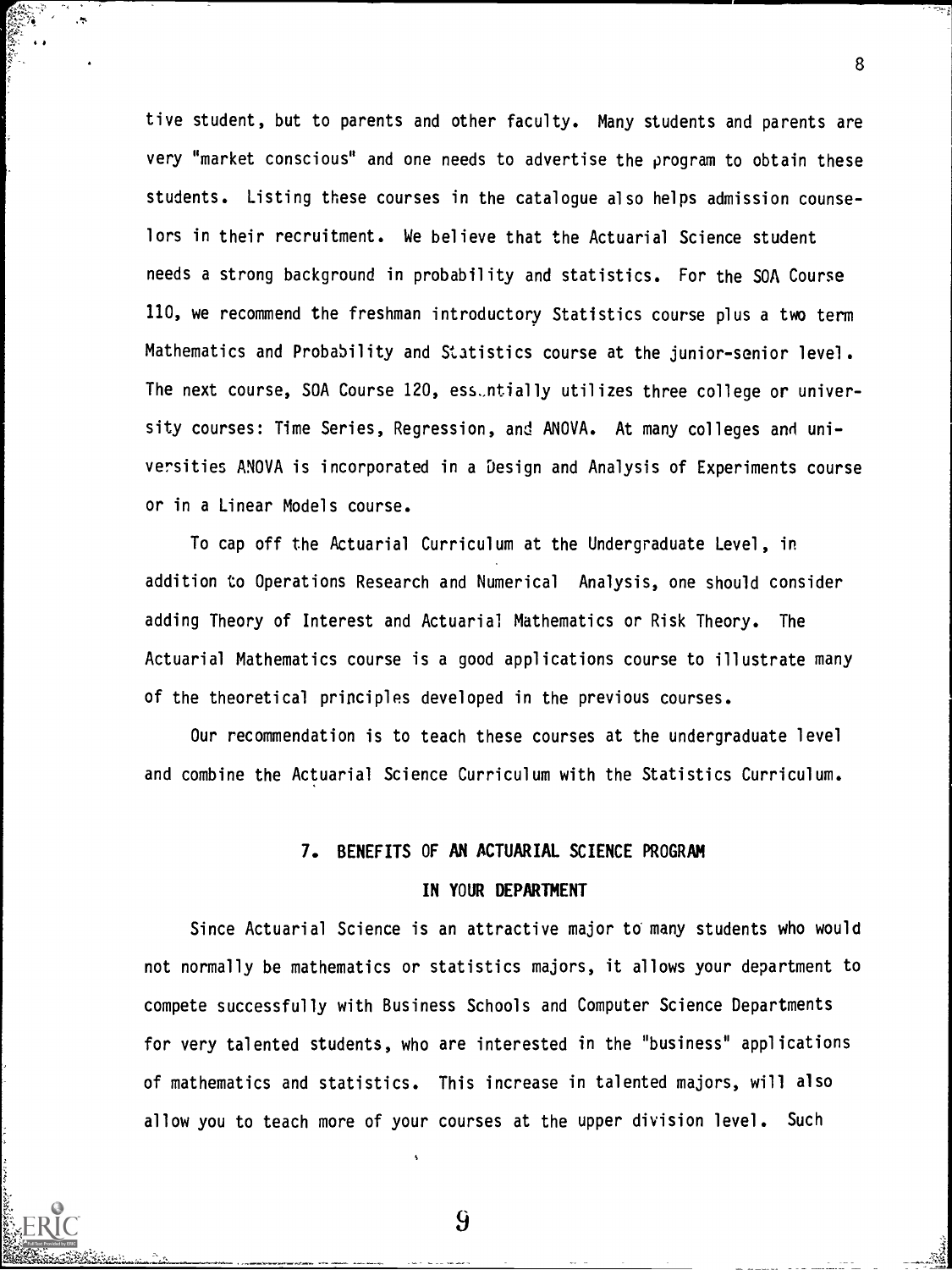courses will offer your faculty the opportunity to learn new and interesting applications of their previous knowledge. This in turn will tend to revitalize and rejuvenate your departmental faculty professionally.

More than fifty percent of the actuaries in America are employed by insurance companies. This then offers students the opportunity to work for "Big Business", which brings with it the opportunity for high-level management and rapid career advancement, which many students seek. Since many actuaries are indeed high-level managers, the profession calls for training which emphasizes liberal arts knowledge and communication skills, and not just the nar rowly defined skills of a mathematical specialist. This is an attractive feature of an Actuarial Science program to one's colleagues in other departments of the college or university.

Finally, because of the difficulty of the SOA examinations and the many hours spent in study for them, Actuarial Science students have a sense of comraderie and esprit d'corps which fosters enthusiasm for their school work and their major. - Strong social bonds are developed with one another and their faculty mentors during the long hours of studying and problem solving spent in preparation for the examinations. These strony ties to the department often carry over past graduation and beyond, creating a pool of enthusiastic and loyal alumni who are successful and influential in their chosen careers.

## 8. CONCLUSION

In summation, Actuarial Science is a little-known alternative to computer science, business, and traditional mathematics and statistics for mathematically talented students. It is relatively easy to implement an Actuarial Science program in any mathematics or statistics department; minimally, one should arrange courses into segments related to the SOA examinations and per-

10